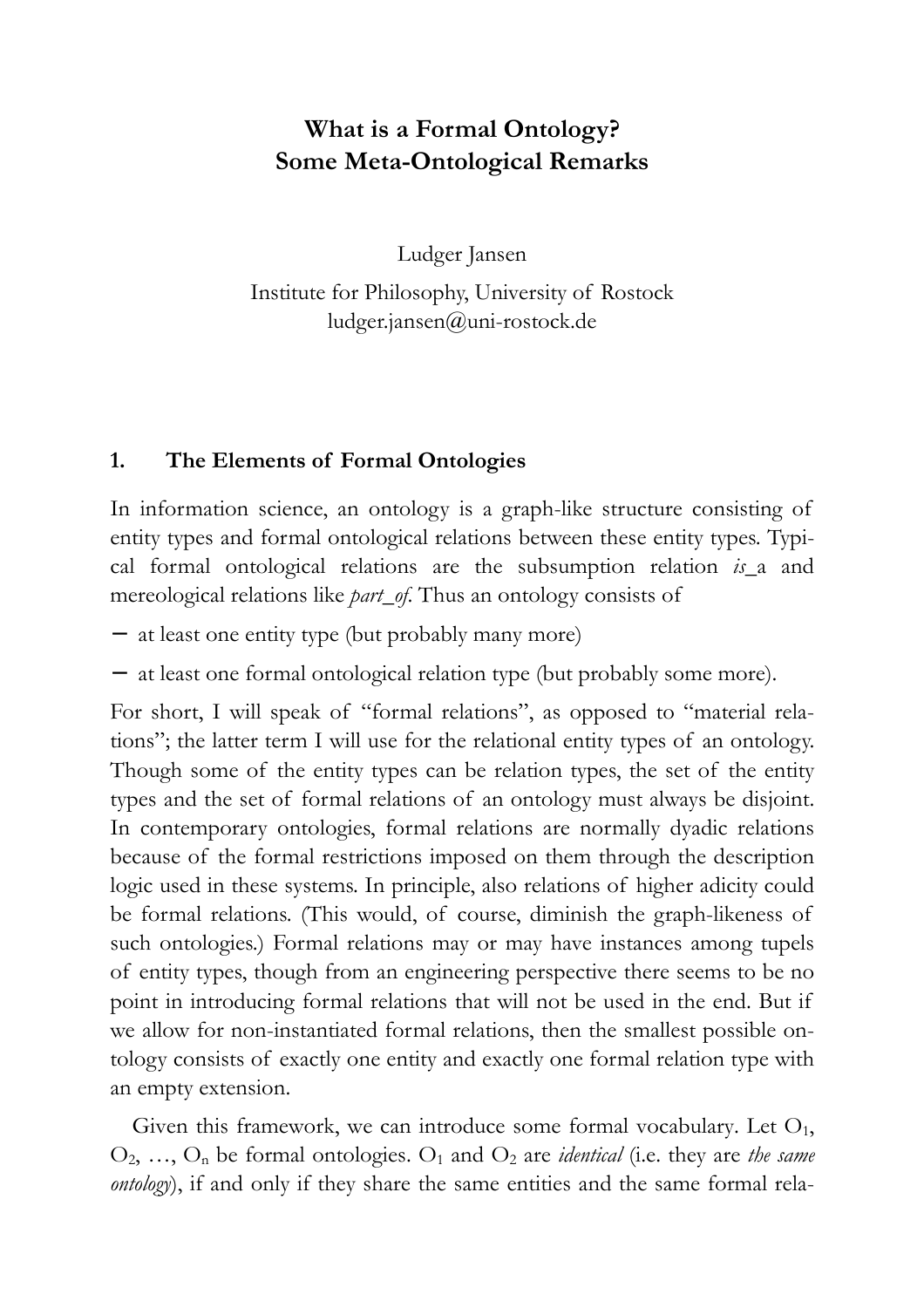tions with exactly the same extensions.  $O_1$  and  $O_2$  are *co-elemental*, if and only if they have the same entities.  $O_1$  and  $O_2$  are *co-structured*, if and only if they use the same types of formal relations.  $O_1$  is a *conservative extension* of  $O_2$ , if  $O_1$ contains all entity types and all types of formal relations of  $O_2$ , but  $O_2$  not all those of  $O_1$ ;  $O_2$  can then be called a *sub-ontology* of  $O_1$ . And trivially, if  $O_1$  is either a conservative extension or a sub-ontology of  $O_2$ , then  $O_1$  and  $O_2$  are either not co-elemental or not co-structural or both. If O<sub>1</sub> is an *elemental extension* of  $O_2$ , if  $O_1$  contains all contains all entity types of  $O_2$ , but  $O_2$  not all entity types of  $O_1$ .  $O_1$  is a *relational extension* of  $O_2$ , if  $O_1$  contains all types of formal relations of  $O_2$ , but  $O_2$  not all types of formal relations of  $O_1$ . Finally,  $O_1$  is a *relational modification* of  $O_2$ , if  $O_1$  contains the same entity types and the same types of formal relations of  $O_2$ , but at least one formal relation has different extensions in the two ontologies.

#### **2. What is a formal ontological relation?**

This formal framework gives rise to two material questions: First, which entity types should be chosen to be represented in an ontology? And second, which relations should be considered as formal ontological relations (and not themselves as entity types of the ontology)? These questions seem to open wide the doors for pragmatic deliberations, and they do so indeed: Many times it might be possible to turn a relation that is a formal relation in one ontology into a material relation in another ontology – a strategy that is often called "reification" (e.g. by Severi, Fiadeiro & Ekserdijan, 2010). (It should be noted that in the case of the reification it is underdetermined to which toplevel category the new entity type belongs. Apart from the category *Relation*, categories like *Process*, *Action*, or *Disposition* would be possible candidates, in general any category that can directly or indirectly link to two or more distinct entity types via formal relations such as *participates\_in* or *has\_realization*.)

There are, however, principled reasons that restrict the options for reifications. These reasons are motivated by the suggestion to define a formal relation as a relation that can apply to its relata without an additional truthmaker (Ceusters, Elkin & Smith, 2006; Schwarz & Smith, 2008, p. 155). A truthmaker is an entity by virtue of whose existence a truth-bearer (a proposition) becomes true: "Socrates died" is true in virtue of the event of Socrates' death, "Peter is clever" is true in virtue of Peter's cleverness and "Tigers are carnivo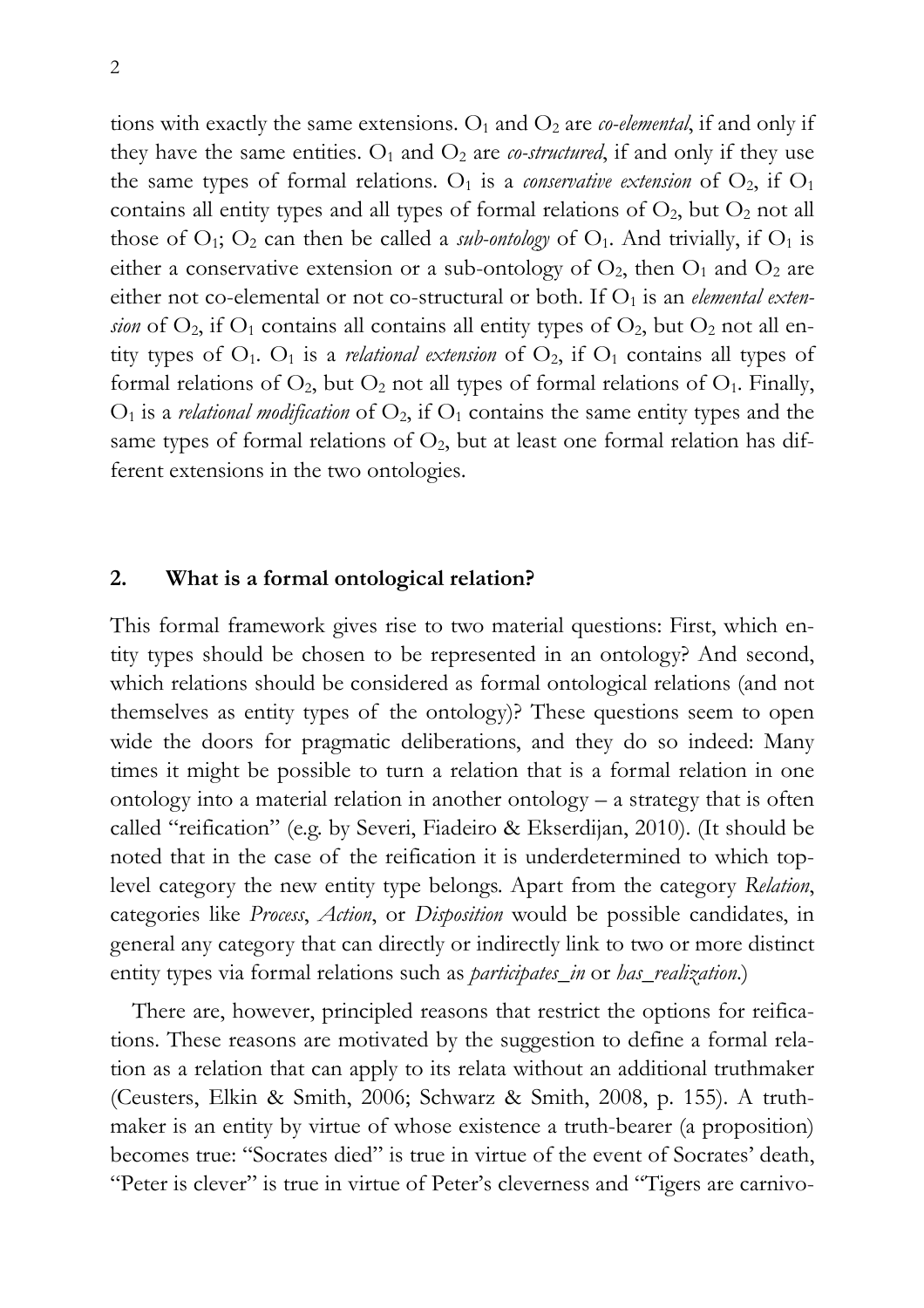rous" is true in virtue of the universal tiger being characterized by the property universal carnivority. One truth-maker can often make several truthbearers true (e.g., both "Socrates died" and "Xanthippe's husband died"); and one truth-bearer can sometimes be made true by several different truthmakers (e.g., "There is at least one number dividable by three" is made true by each such number).

Sometimes there are indeed good reasons not to treat some ontological vocabulary (like "existence" and "identity") as matching to distinct entities: It is absurd to suppose that an entity exists because it is combined with another entity, its existence (Tegtmeier, 1997). Rather, existence is part and parcel of any entity whatsoever. (It might be objected that fictional entities like Hamlet are cases of non-existing entities. However, the the fictional character Hamlet does in fact exist, though not as a real person.)

Similar reasoning applies to the concept of identity: syntactically a relation, it is not reasonable to suppose that an entity has to be combined with a token of the reflexive, symmetrical and transitive identity relation in order to be selfidentical: Again, identity comes "for free" with the entities themselves. (In logic, we speak of reflexivity, symmetry and transitivity as "properties" of the identity relation. This, however, should not mislead us into thinking of these "properties" as dependent continuants inhering in the identity relation. They rather are general laws that are fulfiled by the identity relation.)

Similar conclusions can be reached by regress arguments, as can be demonstrated for, e.g., the relation of inherence. There is a token of the color white that inheres in my office wall. If inherence was a material relation, i.e. a type of relational entity, there would be three entities involved in this example: The color token, the wall, and a token relation of relation type inherence. But a relation token needs bearers, and this token's relata are the wall and the color token. Does it *inhere* in the wall or the color or both? If there is anything it inheres in, then we have already entered an infinite regress. This can be avoided if we do not align the inherence relation to distinct relational entities, but regard it as a formal ontological relation. Thus there are some concepts for which there are principled reasons not to represent them as entities but as formal ontological predicates. For other relations, however, there is such a choice, as I have shown by means of the pathway example.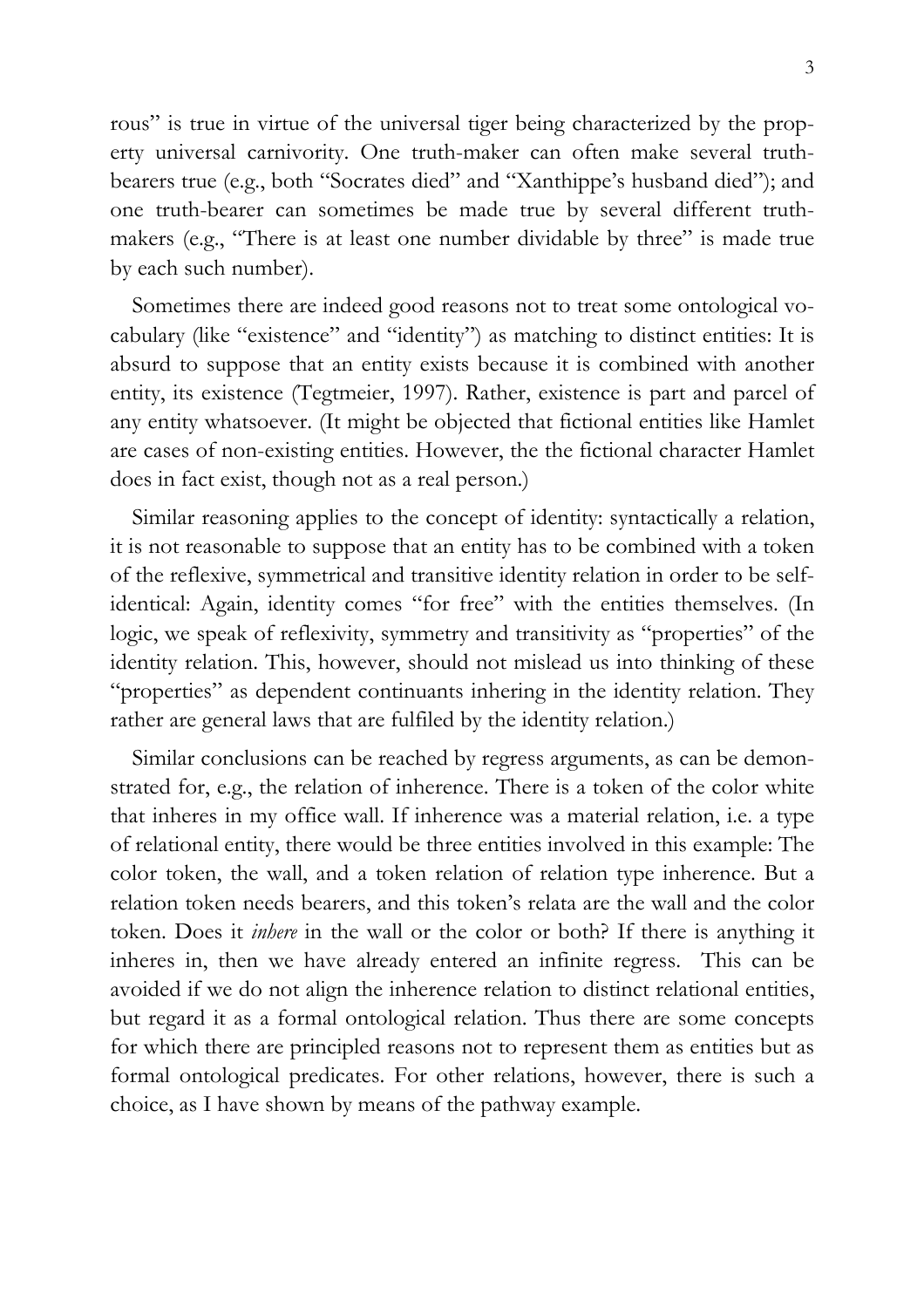#### **4. Conclusion**

In this paper I have suggested a formal characterization of formal ontologies and discussed some of their properties using this formal characterization. At first sight, this formal characterization leaves plenty of room for pragmatic and even arbitrary modeling decisions. There are, however, principled reasons for modeling some ontological vocabulary as representing formal relations only. It would be worthwhile to check the hitherto defined formal ontological relations whether these are necessarily formal or whether they could optionally be modeled as relational entities. If such a choice exist, it would be helpful to have design patterns that allow to switch more or less automatically between the two alternative ways of modeling or to map the alternative ontologies onto each other. To develop such patterns is, however, already beyond the scope of the present paper.

#### **Acknowledgements**

Research for the paper was funded by the German Research Foundation (DFG) as part of the research project "Good Ontology Design" (GoodOD). Many thanks to Niels Grewe, Ingvar Johansson and Johannes Röhl for inspiring discussions and helpful comments on previous versions of this paper.

### **References**

- Ceusters, W., Elkin, P., & Smith, B. (2006). Referent Tracking: The Problem of Negative Findings. *Studies in Health Technology and Informatics*, 124, 741–746.
- Jansen, L., & Smith, B. (Eds.) (2008). *Biomedizinische Ontologie: Wissen strukturieren für den Informatik-Einsatz*. Zürich: vdf.
- Munn, K., & Smith, B. (Eds.) (2008). *Applied Ontology: An Introduction.* Frankfurt/Lancaster: Ontos.
- Schwarz, U., & Smith, B. (2008). Ontological Relations. In: Munn & Smith (Eds.) 2008, 219- 234. German version in: Jansen & Smith (Eds.) 2008, 155-172.
- Severi, P., Fiadeiro, J., & Ekserdjian, D. (2010). Guiding Reification in OWL through Aggregation. *Proceedings of the 2010 Description Logic Workshop (DL 2010)*, 416-427.